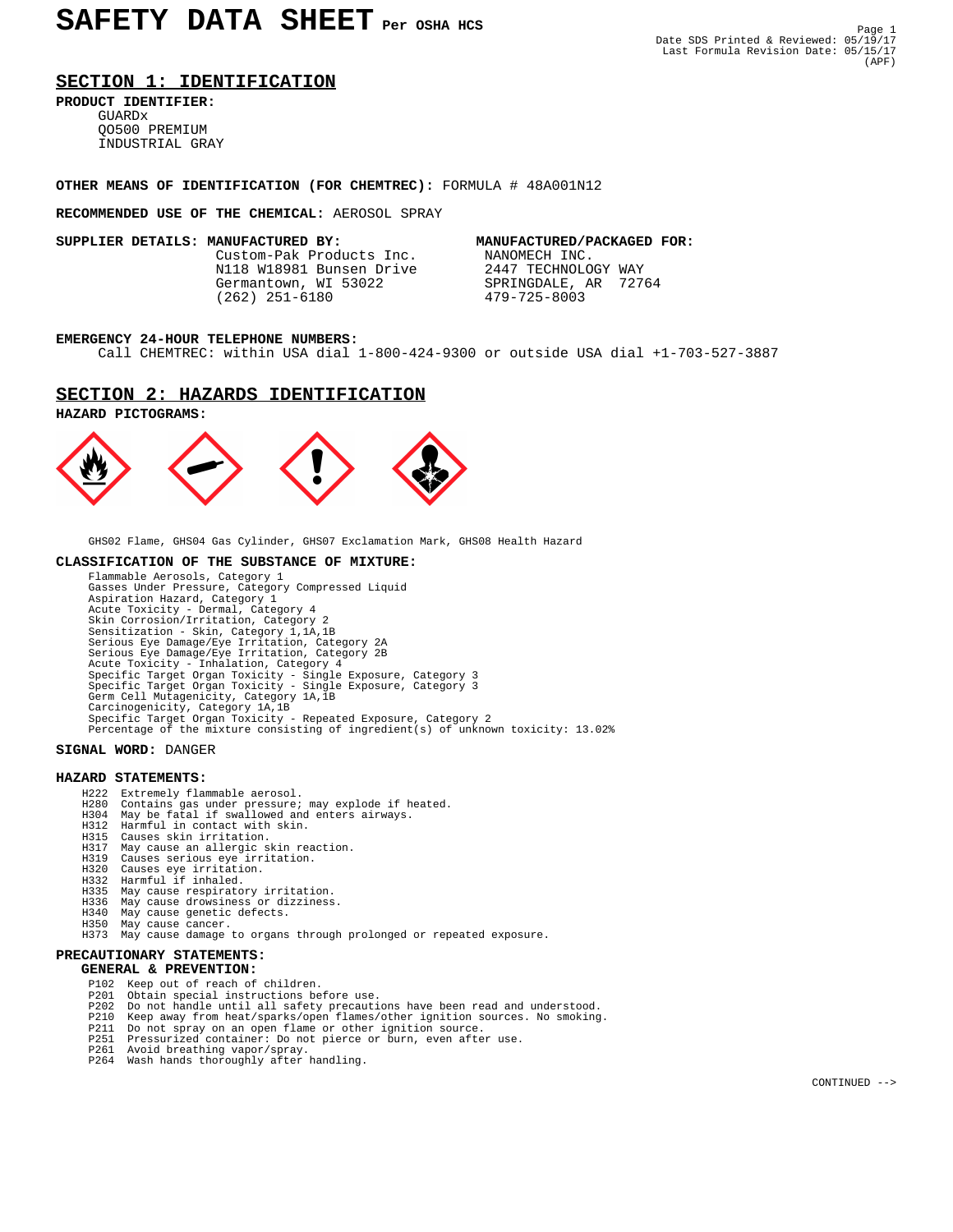# **SAFETY DATA SHEET Per OSHA HCS**

**PRODUCT IDENTIFIER:**

GUARDY QO500 PREMIUM INDUSTRIAL GRAY

----------------------------------------------------------------------------------------------- P271 Use only outdoors or in a well-ventilated area. P272 Contaminated work clothing should not be allowed out of the workplace. P280 Wear eye protection.  **RESPONSE:** P301+P310 IF SWALLOWED: Immediately call a POISON CENTER/doctor. P302+P350 IF ON SKIN: Wash with plenty of soap and water. P302+P352 IF ON SKIN: Wash with plenty of soap and water. P304+P340 IF INHALED: Remove victim to fresh air and keep comfortable for breathing. P305+P351+P338 IF IN EYES: Rinse cautiously with water for several minutes. Remove contact lenses if present and easy to do<br>P312 Call a POISON CENTER/doctor if you feel unwell.<br>P331 Do NOT induce vomiting. P333+P313 If skin irritation or rash occurs: Get medical advice/attention. P337+P313 If eye irritation persists: Get medical advice/attention. P363 Wash contaminated clothing before reuse.  **STORAGE:** P403+P233 Store in a well-ventilated place. Keep container tightly closed when not in use.<br>P410+P403 Protect from sunlight. Store in a well-ventilated place.<br>P410+P412 Protect from sunlight. Do not expose to temperature

 **DISPOSAL:**

P501 Dispose of contents/container in accordance with local/regional/national regulations.

# **SECTION 3: COMPOSITION/INFORMATION ON INGREDIENTS**

|   | COMPONENT                   | CAS#             | by WT.    |
|---|-----------------------------|------------------|-----------|
| 1 | ACETONE                     | $67 - 64 - 1$    | $35 - 40$ |
| 2 | N-BUTYL ACETATE             | $123 - 86 - 4$   | $15 - 21$ |
| 3 | PROPANE                     | $74 - 98 - 6$    | $15 - 21$ |
| 4 | N-BUTANE                    | $106 - 97 - 8$   | $8 - 10$  |
| 5 | *TITANIUM DIOXIDE           | $13463 - 67 - 7$ | $5 - 8$   |
| 6 | PM ACETATE                  | $108 - 65 - 6$   | $1 - 3$   |
| 7 | ALIPHATIC PETROLEUM NAPHTHA | $64742 - 48 - 9$ | $0.1 - 1$ |
| 8 | SOLVENT NAPHTHA             | $64742 - 95 - 6$ | $0.1 - 1$ |

# **SECTION 4 - FIRST AID MEASURES**

**Inhalation:** If inhaled: Move person to fresh air and keep in comfortable position for breathing.

 If breathing difficulty persists: Get medical advice/attention. **Skin Contact:** If on skin: Wash with plenty of soap and water. Remove contaminated clothing and wash before reuse. If skin irritation persists: Get medical advice/attention.<br>**Eye Contact:** If in eves: Rinse cautiously with water for several

**Contact:** If in eyes: Rinse cautiously with water for several minutes. Remove contact lenses, if present and easy to do. Continue rinsing. If eye irritation persists: Get medical advice/attention.

Ingestion: If swallowed: Immediately call a poison center/doctor. Do NOT induce vomiting unless directed to do so by medical personnel.<br>**MOST IMPORTANT SYMPTOMS AND EFFECTS, BOTH ACUTE AND DELAYED:** 

See Section 11: Toxicological Information and effects

**INDICATION OF ANY IMMEDIATE MEDICAL ATTENTION AND SPECIAL TREATMENT REQUIRED:** Treat symptomatically.

### **SECTION 5 - FIRE-FIGHTING MEASURES**

**Suitable Extinguishing Media:** CO2 (Carbon Dioxide), dry chemical, or water fog.<br>**Unsuitable Extinguishing Media:** Water spray may be unsuitable. However if water is used fog nozzles are preferable. Water may be used to cool closed containers to prevent pressure build-up and explosion when exposed to extreme heat.<br>Specific Hazards Arising From the Chemical: Closed containers exposed to heat from fire may build pressur

explode. Products of combustion may include but are not limited to: oxides of carbon.<br>**Special Protective Equipment and Precautions for Fire-Fighters:** Full protective equipment including self-contained breathing apparatus should be used.

### **SECTION 6 - ACCIDENTAL RELEASE MEASURES**

Personal Precautions: Use personal protection recommended in Section 8.<br>Environmental Precautions: Prevent contamination of soil/ground, waterways, drains, and sewers.<br>Methods of Containment: Absorb spilled liquid in suita **SECTION 7 - HANDLING AND STORAGE**

### **Precautions for Safe Handling:**

Vapors may ignite explosively. Prevent buildup of vapors. Keep from sparks, heat, flame or other heat sources.<br>Do not smoke. Turn off pilot lights, heaters, electric motors and other sources of ignition during use and<br>unti

 Store in dry, well-ventilated area and in accordance with federal, state, and local regulations. Do not expose to heat or store at temperatures above 50 degrees C / 122 degrees F. If storing in cold temperatures, allow product to warm to

CONTINUED -->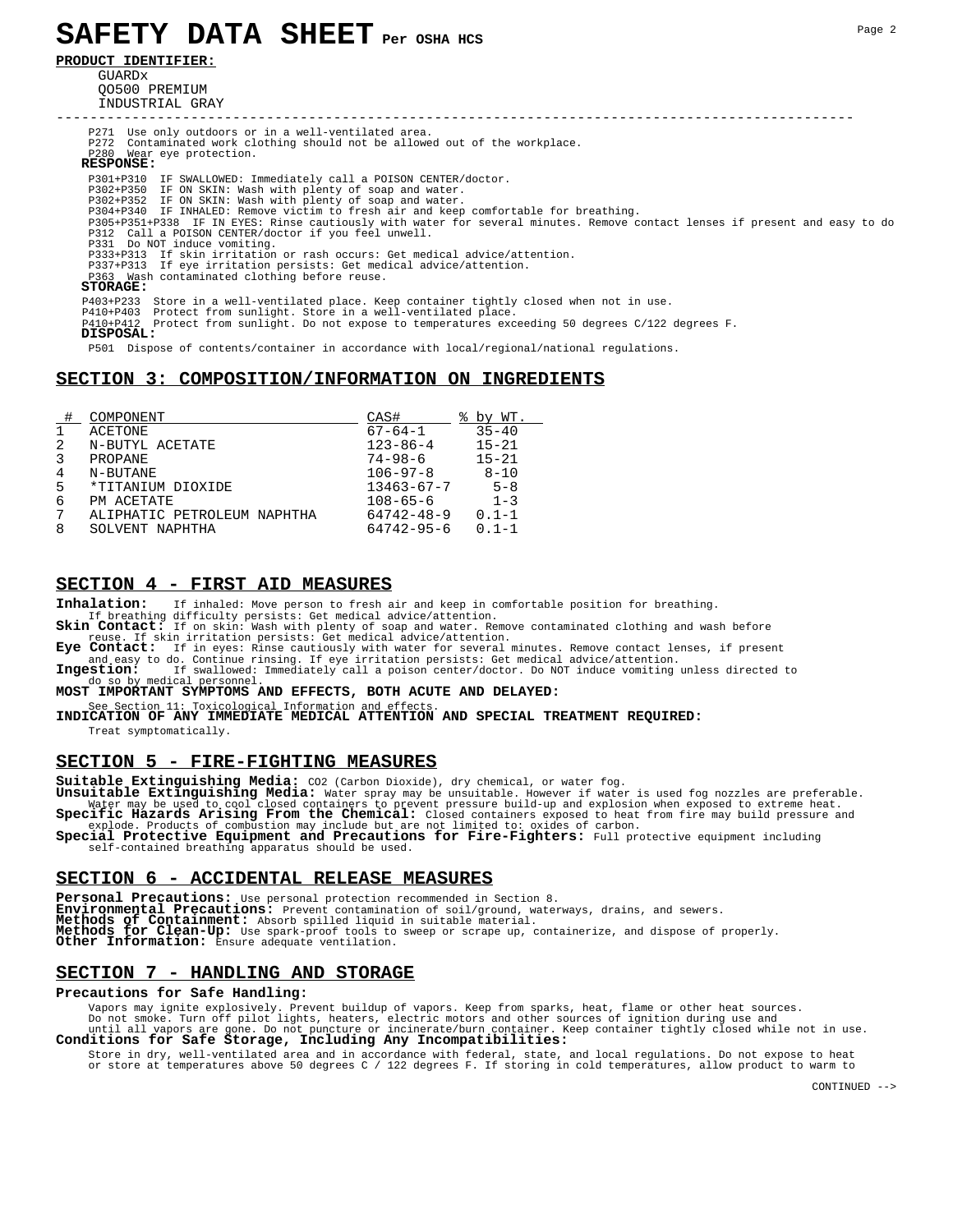# **SAFETY DATA SHEET Per OSHA HCS**

**PRODUCT IDENTIFIER:**

 GUARDx QO500 PREMIUM INDUSTRIAL GRAY

room temperature before use. Keep container tightly closed and away from heat and sunlight when not in use.

-----------------------------------------------------------------------------------------------

# **SECTION 8 - EXPOSURE CONTROLS/PERSONAL PROTECTION**

### **CONTROL PARAMETERS**

| COMPONENT                        | ACGIH TLV-STEL                | ACGIH TLV-TWA  | OSHA PEL-TWA            |
|----------------------------------|-------------------------------|----------------|-------------------------|
| 1 ACETONE                        | 750 ppm                       | $500$ ppm      | $1000$ ppm              |
| 2 N-BUTYL ACETATE                | 200 ppm                       | $150$ ppm      | $150$ ppm               |
| 3 PROPANE                        | $1800$ ppm                    | 2500 ppm       | $1000$ ppm              |
| 4 N-BUTANE                       | N/E                           | 800 ppm        | 800 ppm                 |
| 5 *TITANIUM DIOXIDE              | N/E                           | 10 $mq/m3$ ppm | $15 \text{ mg/m}$ 3 ppm |
| 6 PM ACETATE                     | N/E                           | N/E            | N/E                     |
| 7 ALIPHATIC PETROLEUM NAPHTHA    | N/E                           | $100$ ppm      | $500$ ppm               |
| 8 SOLVENT NAPHTHA                | N/E                           | $100$ ppm      | $100$ ppm               |
| 9 (BIN 14) ALIPHATIC HYDROCARBON | $\mathrm{N} \,/\, \mathrm{E}$ | N/E            | N/E                     |
| 10 *ETHYLBENZENE                 | $125$ ppm                     | $100$ ppm      | $100$ ppm               |
| 11 METHYL ETHYL KETOXIME         | N/E                           | N/E            | N/E                     |
| 12 VM&P NAPHTHA                  | N/E                           | $300$ ppm      | $300$ ppm               |

**APPROPRIATE ENGINEERING CONTROLS:** Provide adequate ventilation to keep air contamination below OSHA

permissible exposure limits and ACGIH TLV exposure levels.<br>**EYE/FACE PROTECTION:** Wear safety glasses with side shields. Have eye wash facilities immediately available.<br>**SKIN PROTECTION:** Wear chemical resistant gloves if

cannot be controlled within applicable limits with ventilation.

### **SECTION 9: PHYSICAL AND CHEMICAL PROPERTIES**

| <b>PHYSICAL STATE:</b>         | Aerosol - Pressurized Liquid                                 |
|--------------------------------|--------------------------------------------------------------|
| COLOR:                         | See product identification                                   |
| ODOR :                         | Solvent Odor                                                 |
| ODOR THRESHOLD:                | No data available                                            |
| pH:                            | No data available                                            |
| <b>FREEZING POINT:</b>         | Not Established (mixture)                                    |
| <b>BOILING POINT:</b>          | Not Applicable (pressurized mixture)                         |
| <b>FLASH POINT:</b>            | less than $-18$ degrees C (less than $-0.4$ degrees F), c.c. |
| <b>EVAPORATION RATE:</b>       | Faster than ether                                            |
| UPPER FLAMMABILITY LIMIT:      | Not Established (mixture)                                    |
| LOWER FLAMMABILITY LIMIT:      | Not Established (mixture)                                    |
| <b>VAPOR PRESSURE:</b>         | Not Established (pressurized mixture)                        |
| SPECIFIC GRAVITY:              | 0.792                                                        |
| SOLUBILITY (WATER): Negligible |                                                              |
| VOC PERCENT BY WEIGHT: 44.48   |                                                              |
| <b>HAPS PERCENT BY WEIGHT:</b> | 0.55                                                         |
| <b>MIR EPA NUMBER:</b>         | 0.598                                                        |
| MIR CA NUMBER:                 | 0.537                                                        |

### **SECTION 10: STABILITY AND REACTIVITY**

**CHEMICAL STABILITY:** Stable under normal conditions. **POSSIBILITY OF HAZARDOUS REACTIONS:** Will not occur. **CONDITIONS TO AVOID:** Keep away from heat, sparks, and flames. **INCOMPATIBLE MATERIALS:** Strong oxidizing agents. **HAZARDOUS DECOMPOSITION PRODUCTS:** by fire - Carbon Dioxide and Carbon Monoxide

### **SECTION 11: TOXICOLOGICAL INFORMATION**

**LIKELY ROUTES OF ENTRY:** Skin contact, Inhalation, Eye contact, Ingestion **SIGNS AND SYMPTOMS OF EXPOSURE:**

**Skin Contact:** Signs/symptoms may include localized redness, itching, drying and cracking of skin.<br>**Inhalation:** Intentional concentration and inhalation may be harmful or fatal.<br>**Eye Contact:** Signs/symptoms may include

**Inhalation:** Intentional concentration and inhalation may be harmful or fatal.<br> **Eye Contact:** Signs/symptoms may include significant redness, swelling, pain, tearing, cloudy appearance of the<br> **Eye Contact:** Signs/sympto cornea, and impaired vision. **Ingestion:** Signs/symptoms may include abdominal pain, stomach upset, nausea, vomiting and diarrhea. **TARGET ORGANS POTENTIALLY AFFECTED BY EXPOSURE:**

 Central nervous system, kidneys, lungs, liver, eyes, skin, brain, respiratory tract, urinary tract, reproductive system, cardiovascular system

# **TOXICOLOGICAL DATA:**

| COMPONENT            | LD50 ORAL             | LD50 DERMAL                                      | LC50 INHALATION      |
|----------------------|-----------------------|--------------------------------------------------|----------------------|
| 1. ACETONE           | 5800 $mq/kg$ (rat)    | $20000 \text{ mg/kg}$ (rabbit) 76 mg/L (rat) 4 h |                      |
| 2. N-BUTYL ACETATE   | $>10,760$ mg/kg (rat) | $>14,112$ mg/kg rabbit $>21$ mg/l (rat) 4 h      |                      |
| 3. PROPANE           | N/E                   | N/E                                              | 658 mg/L $(rat)$ 4 h |
| 4. N-BUTANE          | N/E                   | N/E                                              | 30957 mg/m3 (rat) 4h |
| 5. *TITANIUM DIOXIDE | N/E                   | N/E                                              | N/E                  |
| 6. PM ACETATE        | $>5000$ mg/kg (rat)   | $>5000$ mg/kg (rabbit) $>10.8$ mg/l (rat) 6 h    |                      |